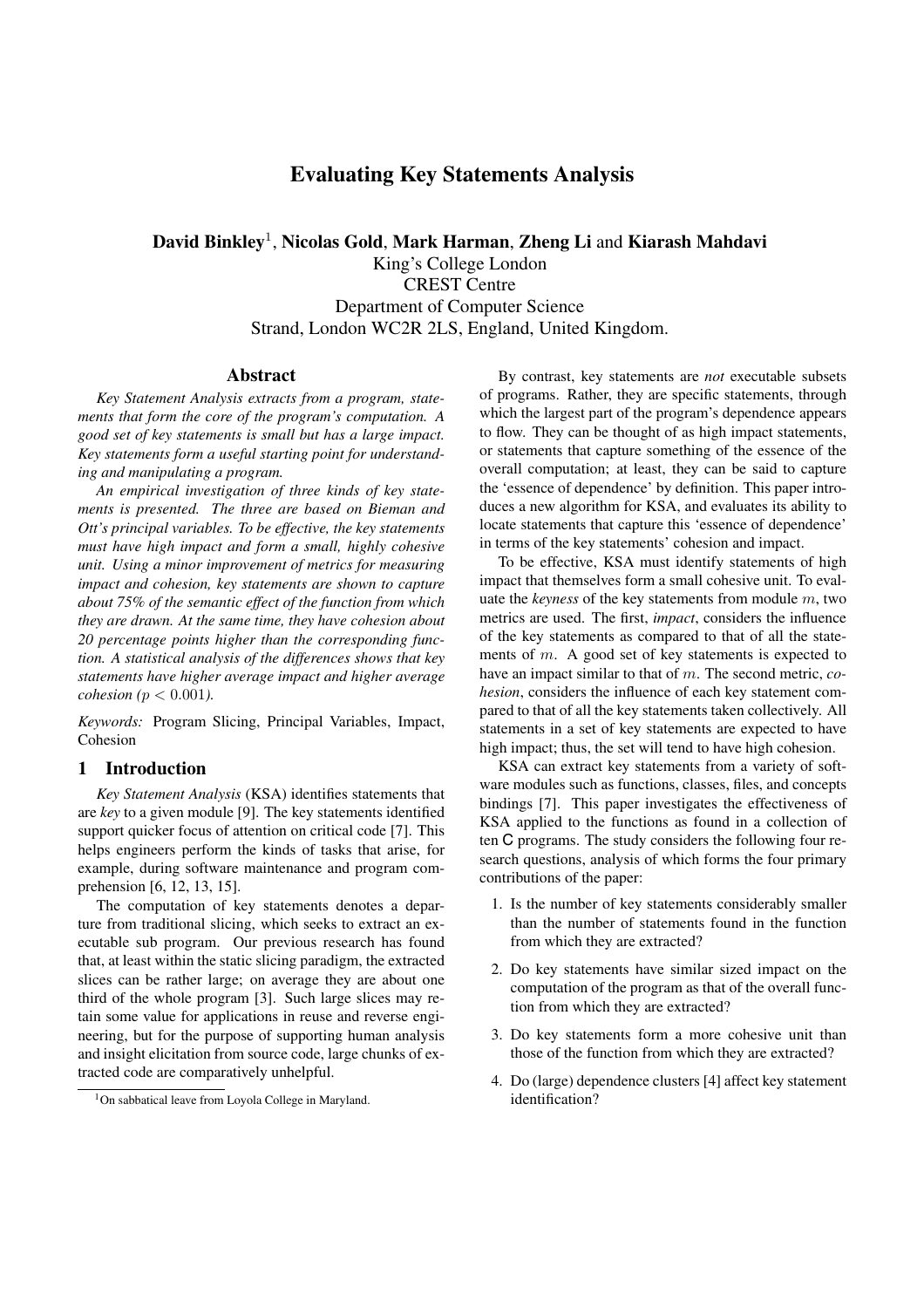The rest of this paper is organized as follows: Section 2 describes background on program slicing, the operation that underlies KSA. This operation is described in Section 3. Then Section 4 lays out the design of the experiment including the two metrics, impact and cohesion, used in the evaluation. Section 5 presents and discusses the results of the study. The final section concludes the paper.

# **2 Background**

This section describes the two kinds of static program slicing [16, 10] used in the paper: *backward slicing* and *forward slicing*. Both are computed as a reachability analysis over a program's *System Dependence Graph* (SDG) [10]. The vertices of an SDG are essentially the nodes of the program's control-flow graph. An SDG's edges represent the control and data-flow *dependences* between the vertices.

A backward slice of an SDG is taken with respect to one or more selected vertices of the SDG and includes the vertices for those parts of the program that potentially effect the behaviour of the selected vertex. A forward slice is also computed with respect to one or more SDG vertices; it includes those parts of the program potentially affected by the computation represented at the selected vertex. The following two definitions formalize these two kinds of slicing.

### **Definition 1 (Backward Slice [2])**

A *backward slice* of program P taken with respect to one or more vertices V from P's SDG, denoted  $\mathcal{F}(P, V)$ , includes those vertices denoting computations that transitively effect the computation represented at  $V$ . The corresponding program elements form an executable subprogram, *S*, such that *S* behaves identically to *P* with respect to the sequence of values computed at each of the statements represented in  $V$ 

### **Definition 2 (Forward Slice [10])**

A *forward slice* of program P taken with respect to one or more vertices V from P's SDG, denoted  $\vec{S}(P, V)$ , includes those statements and predicates of  $P$  that are transitively affected by the computation represented at V .

In this paper, backward slices will be constructed int*ra*procedurally, while forward slices will be constructed int*er*procedurally. This is done to capture by simple intraprocedural backward slicing, within a procedure/function of interest, the global whole–program forward impact of that procedure. The work described in this paper seeks to use slicing to capture the (hopefully few) key statements that denote the largest part of this whole–program impact.

# **3 Key Statement Analysis**

This section summarizes the key statement identification process [9, 7], which is based on the observation that statements in multiple backward slices contribute to multiple computations; thus, they are potential *key* statements within a program. To identify key statements the backward slices are taken with respect selected *principal variables*. The algorithm starts by identifying the *principal variables* for each function. Bieman and Ott defined these variables as those that play a "more important role in a program" [1, 11]. Formally, they defined variable  $v$  of function  $F$  is a principal variable iff

- v is a global variable assigned in  $F$ . The global principal variables is denoted  $\mathbb{PV}_G$ .
- v is used in an output statement (*e.g.*, print or write) in F. The output principal variables is denoted  $\mathbb{PV}_O$ .

In addition to  $\mathbb{PV}_G$  and  $\mathbb{PV}_O$ , the empirical study also considers the set of principal variables  $\mathbb{PV}_G \bigcup \mathbb{PV}_O$ .

In the experiments the sets  $\mathbb{PV}_G$  and  $\mathbb{PV}_O$  are extracted from the program's SDG. The set of global variables potentially modified by a call to a function  $f$ , is easily extracted because each such global variable has a special *globalformal-out* vertex in the subgraph representing f. The set  $\mathbb{PV}_O$  is also easily determined from the SDG as each output variable appears in an *actual-in* vertex (*i.e.*, is used as an actual parameter). The set  $\mathbb{PV}_O$  includes those variables found in the actual-in vertices of calls to output functions such as printf and write.

Figure 1 presents the algorithm used to identify key statements based on an algorithm proposed by Harman et al. [7]. It takes as input a function  $f$  from a program  $P$ and a set of principal variables p. It computes the set of key statements, denoted KS. The algorithm upon which that of Figure 1 is based computes the key statements as those found in the intersection of the backward slices taken with respect to the final use of each principal variable. In the figure, Finaluse $(f, v)$  is used to denote the final use of variable  $v$  of function  $f$ .

This paper introduces an improved KSA algorithm that maintains the same impact and cohesion while reducing the size of the set of key statements. It exploits the observation that statements in the forward slice of a key statement can be removed from the set of key statements. Note that a function f may have no key statements.

**Example**. Figure 2 shows an example of the key statement computation based on the set of principal variables  $\mathbb{PV}_O$ . The example function computes the area and volume of a cylinder given its radius. From Lines 8 and 9,  $\mathbb{PV}_O$  includes {area, volume}. The intersection of the backward slices taken with respect to the final uses of these two principal variables includes only Line 4 (shown boxed in Figure 2). Thus, Line 4 is the sole key statement. Here the intuition behind this statement's *keyness* is that the variable under surface contributes to the computation of *both* area and volume variables.

#### **4 Evaluation**

A 'good' set of key statements ought to have a large impact while itself being a small cohesive group. Two metrics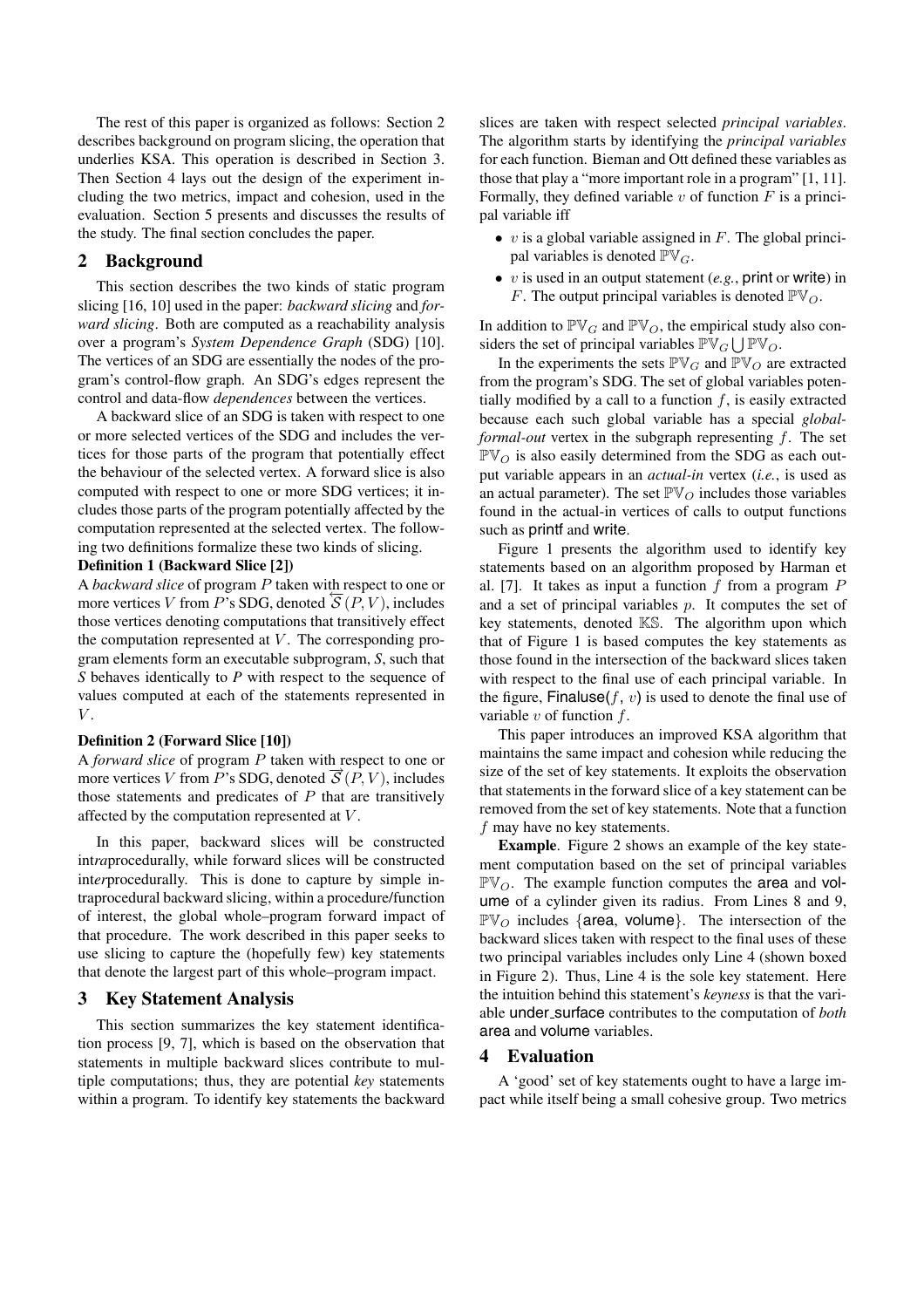| function KSA (Program P, Function f, PVs $p$ )<br>returns: a set of Statements from $f$ |
|-----------------------------------------------------------------------------------------|
|                                                                                         |
| for each variable $v$ in $p$                                                            |
| let $slice_i = \overleftarrow{S}(P, \text{Finaluse}(f, v))$                             |
| endfor                                                                                  |
| let $\mathbb{KS} =$ Statements $(f) \cap \{ \bigcap_i slice_i \}$                       |
| for each (remaining) statement $s_i$ in $\mathbb{KS}$                                   |
| for each key statement $s_j \neq s_i$ in $\overrightarrow{S}(f, s_i)$                   |
| remove $s_j$ from $\mathbb{KS}$                                                         |
| endfor                                                                                  |
| endfor                                                                                  |
| return ℝՏ                                                                               |
|                                                                                         |

**Figure 1. Key Statement Analysis Algorithm for identifying those statements that effect all of a function's principal variables.**

| Line | void cylinder(int r)                       |
|------|--------------------------------------------|
| 1    |                                            |
| 2    | diameter = $2*r$ ;                         |
| 3    | perimeter = $PI * diameter;$               |
| 4    | under_surface = $Pl * r * r$ ;             |
| 5    | side_surface = perimeter $*$ h;            |
| 6    | $area = 2 * under_surface + side_surface;$ |
|      | volume = $under\_surface * h$ ;            |
| 8    | printf("Area is %f\n", area);              |
| 9    | printf("Volume is %f\n", volume);          |
| 10   |                                            |

**Figure 2. An example key statement computation in which the computation of principal variables** area **and** volume **are both influenced** by the computation of under surface at Line 4, **making it a key statement.**

are used to evaluate the *key-ness*: Impact and Cohesion. This section introduces and motivates these two. It then formalizes the measurement techniques used in the experiment and finally outlines the experimental design.

Following the work of Black [5], and Yau and Collofello [17] where forward dependence analysis is used to identify the ripple effect of a change, forward slicing is used in the definition of the two metrics as a measure of the impact of a statement. Roughly, the larger the forward slice, the larger the impact of the vertex (or set of vertices) from which the slice was computed. Thus, forward slicing can be used to measure the impact of one or more statements.

In the following, the forward slice notation,  $\overline{S}(P, S)$ , is overloaded such that when  $S$  is a single statement it is assumed to be the singleton set containing that statement; where  $S$  is a function it is taken to denote the set of all statements found in the function.

# 4.1 Metric 1: Impact

Impact measures the relative *influence* of a set of key statements S compared to the *influence* of the function from which they were drawn. Semantically, this *influence* can be defined as those statements computing with a *tainted* value when the statements if  $S$  introduce the taint [14]. A safe approximation to this influence can be computed using the forward slice taken with respect to the set of SDG vertices that represent the statement in S.

For a single statement s from function  $F$  of program  $P$ , Impact is the ratio of the size of the forward slice taken with respect to  $s$  to the size of the forward slice taken with respect to the statements of F:

$$
\text{Stmt-Import}(s, F, P) = \frac{|\overrightarrow{S}(P, s)|}{|\overrightarrow{S}(P, F)|}
$$

For a set of statements, the average impact is used in the evaluation. Given a set of (key) statement  $S$  from function  $F$  of program  $P$  Impact(S,F,P) is defined as follows:

$$
\text{Import}(S, F, P) = \frac{1}{|S|} \sum_{s \in S} \text{Stmt-Import}(s, F, P) \quad (1)
$$
\n
$$
= \frac{1}{|S|} \sum_{s \in S} \frac{|\overrightarrow{S}(P, s)|}{|\overrightarrow{S}(P, F)|}
$$
\n
$$
= \frac{\sum_{s \in S} |\overrightarrow{S}(P, s)|}{|\overrightarrow{S}(P, S)|}
$$

$$
= \frac{\sum_{s \in S} |\mathcal{C}(x, \mathcal{C})|}{|S| \times |\mathcal{S}(P, F)|}
$$

Because any set of key statements  $S$  is always a subset of the function from which they are drawn,  $F$ , the value of Impact $(S, F, P)$  ranges between zero and one, where zero occurs when there are no key statements and one when the slice on each key statement is identical to the slice taken with respect to the entire function. Conceptually, the higher the value of Impact the more *key* the key statements. In the sequel Impact is used in place of Impact( $S, F, P$ ) when the statements, function, and program are clear from the context.

# 4.2 Metric 2: Cohesion

Whereas impact measures the outward influence of the key statements, Cohesion measures their inward connectedness. It compares the influence of each key statement to the influence of all the key statements taken collectively. This is similar to Bieman and Ott's notion of *Coverage* [1] and Weiser's notion of *Overlap* [16]. High cohesion is obtained when each of the key statements has a similar influence. For a fixed impact, the range of cohesion values is from 1/n (n is the number of key statements), where each key statement has a completely separate influence, to one,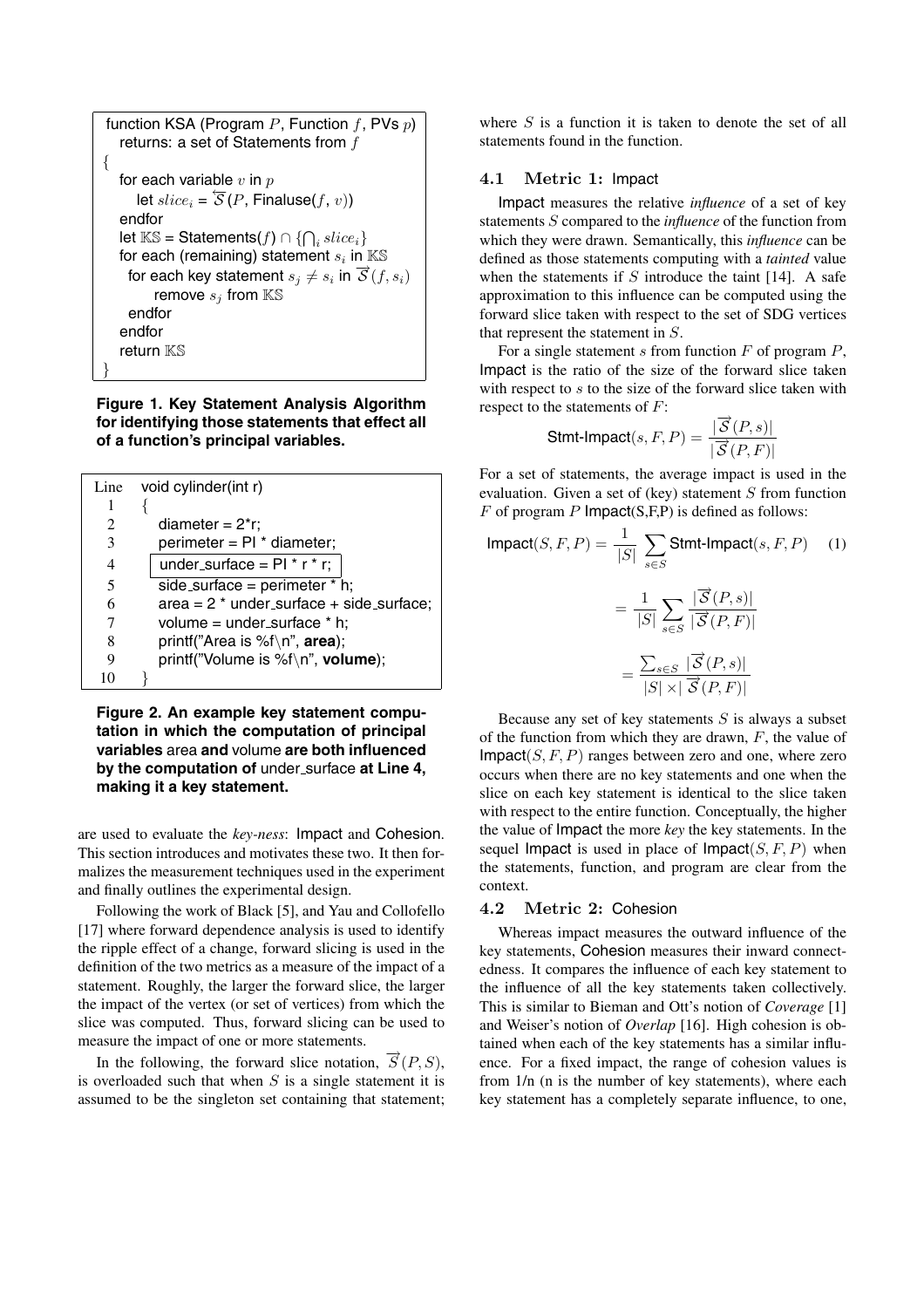when each key statement has exactly the same influence. Combined high Cohesion means the key statements have similar influence and high Impact means that they have a large influence.

Cohesion is computed as the ratio of the average slice size for the key statements to the size of the slice taken with respect to all the key statements collectively. More formally, for the set of key statements  $S$  from program  $P$ , Cohesion( $P, S$ ) is defined as follows:

$$
\text{Cohesion}(P, S) = \frac{\frac{1}{|S|} \sum_{s \in S} |\vec{S}(P, s)|}{|\vec{S}(P, S)|}
$$
\n
$$
= \frac{\sum_{s \in S} |\vec{S}(P, s)|}{|S| \times |\vec{S}(P, S)|}
$$
\n(2)

As with Impact, Cohesion is used in place of Cohesion  $(P, S)$  then the program and set of key statements are clear from the context.

The definition of Cohesion improves on Weiser's original slice-based metric Overlap [16] when the intersection of the set of slices is empty. Weiser's metric is defined as the average ratio of the size of the intersection of all slices to the size of each slice. When the intersection is empty, this metric takes the value zero. The difference is illustrated by the three examples shown in Table 1.

In the table, each column represents a slice, in which a '1' denotes a statement in the slice and a '0' a statement not in the slice. In Example 1, the three slices cover all six statements without any pairwise-overlap; in Example 2, the three slices cover only four of the statements, but  $SL<sub>1</sub>$  and  $SL<sub>2</sub>$  completely overlap; finally, in Example 3, three slices cover the same two statements and fully overlap. Weiser's definition of Overlap has the same value for Examples 1 and 2 and thus does not distinguish between, the no overlap and partial overlap cases.

By contrast, Cohesion, as defined above, distinguishes these two examples. At the same time, when Overlap imposes an order as it does between both Examples 1 and 2 when compared to Example 3, then Cohesion imposes the same order.

### 4.3 Measurement

While commonly used, Lines of Code (LoC) forms a somewhat crude measure owing to the lack of a standard definition and thus the influence that formatting style has on most definitions can be large. For this reason the empirical investigation uses SDG vertices, which provide a more consistent measure. However, to simplify the presentation, the examples will continue to refer to source lines rather than the associated vertices.

### 4.4 Experimental Design

The experimental design first presents the programs studied and then describes the source code analysis tools used. The ten C programs employed as subjects are described in Table 2. The table provides each program's size in LoC, SDG vertices, and the number of user defined functions. It also provides a brief description of each subject. The penultimate column separates the five programs known to be free of large dependence clusters from the five known to contain large dependence clusters.

The analysis constructs the SDG for each program and then slices it using CodeSurfer, Grammatech's deepstructure analysis tool [8]. The API for CodeSurfer includes functions for backward and forward slicing as well as access to the mapping from SDG vertices to the source code. In addition to slicing, the SDG vertices associated with global variables and function parameters are used to compute the sets  $\mathbb{PV}_G$  and  $\mathbb{PV}_O$ .

# **5 Results and Discussion**

This section first discusses the results related to the principal variables discovered. It then considers the key statements identified from the three kinds of principal variables and compares their Impact and Cohesion. This is followed by a comparison of the number of key statements compared to the number of statements in to the function from which they are extracted. The section finally returns to the four research questions from the introduction and interprets empirical results in terms of these questions.

### 5.1 Principal Variables

Table 3 presents the number of functions in each program and then the number that contain each of the three kinds of principal variables. In total 373 of 1,444 functions contain principal variables. The first observation evident from the data is that there are a large number of functions without any principal variables as Bieman and Ott define them [1]. These functions, by definition, will have no key statements. Inspection of the 1,071 functions without principal variables reveals that 749 of the 1,071 return a result computed from their input parameters. While not a *variable* per se, this suggests that one direction for future investigation is the consideration of additional kinds of principal 'variables' to augment those defined by Bieman and Ott. For example, expressions returned by a function.

Also evident from the table, the programs space and oracolo2 define no global variables, leaving  $\mathbb{PV}_G$  empty. Finally,  $\mathbb{PV}_G$  appears to be smaller for subject programs without large dependence clusters. This is potentially explained by the likelihood of a correlation between programs defining a large number of global variables and those with large dependence clusters.

In total there are 2,494 principal variables in the ten programs studied. These include 953 global principal variables and 1,541 output principal variables. Figure 3 shows three scatter plots, one for each kind of principal variable. Each plot shows the number of principal variables per function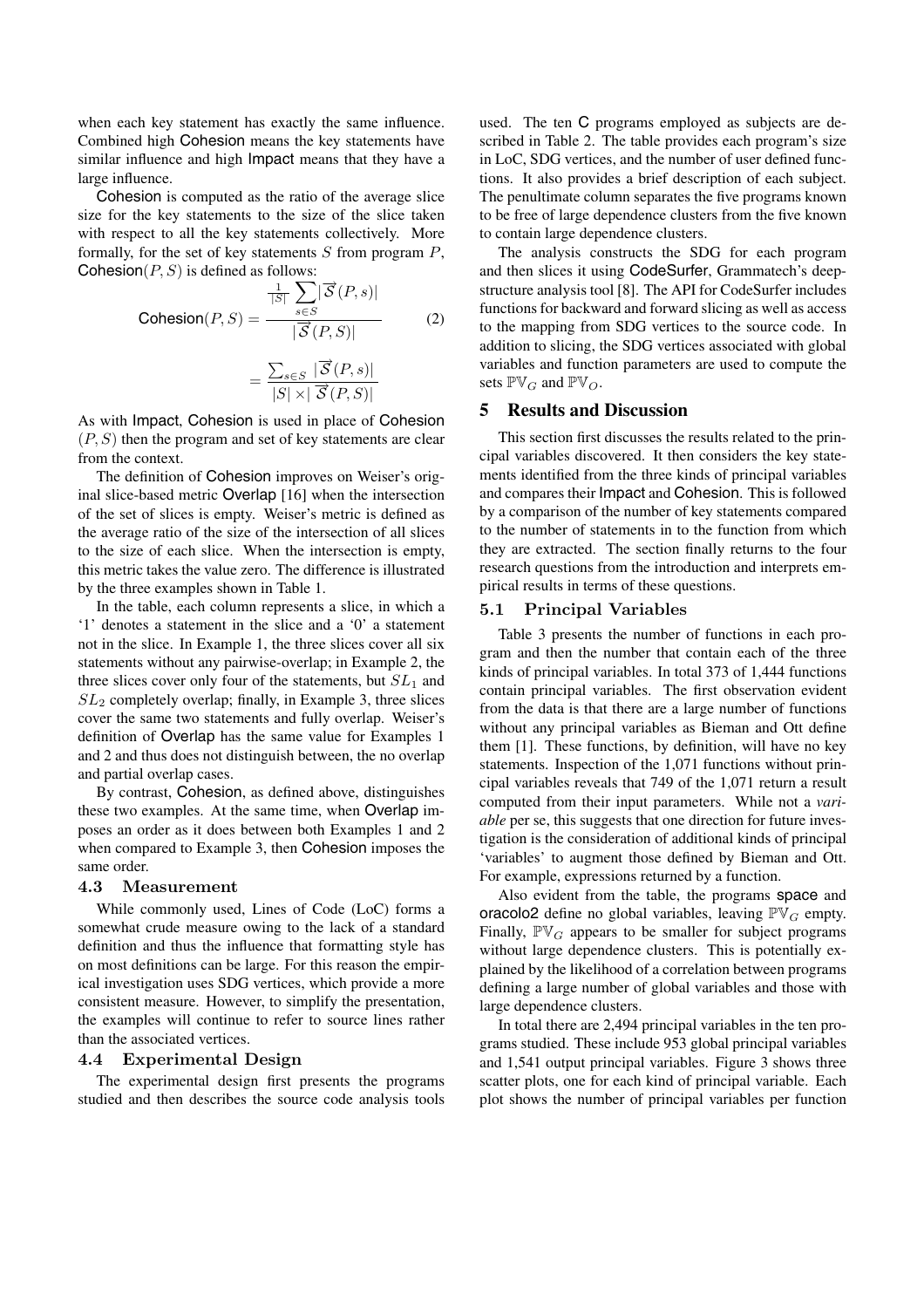**Table 1. Example** Cohesion **computation illustrating how** Cohesion **provides a range of values in cases where Weiser's overlap metric (upon which** Cohesion **is based) does not. At the same time** Cohesion **preserves the ordering when overlap identifies one.**

|                  | Example 1 |          | Example 2    |          |                      | Example 3 |          |                                                                                                                                                                                                                                                     |        |
|------------------|-----------|----------|--------------|----------|----------------------|-----------|----------|-----------------------------------------------------------------------------------------------------------------------------------------------------------------------------------------------------------------------------------------------------|--------|
| Statement        | $SL_1$    | $SL_2$   | $SL_{3}$     |          | $SL_1$ $SL_2$ $SL_3$ |           |          | $SL_1$ $SL_2$                                                                                                                                                                                                                                       | $SL_3$ |
|                  |           | $\theta$ | $\Omega$     |          |                      | $\theta$  |          |                                                                                                                                                                                                                                                     |        |
| 2                |           | 0        | $\Omega$     |          |                      | 0         |          |                                                                                                                                                                                                                                                     |        |
| 3                | $\Omega$  |          | $\mathbf{0}$ | $\Omega$ | $\mathbf{0}$         | $\Omega$  | $\theta$ | $\theta$                                                                                                                                                                                                                                            |        |
| 4                | $\Omega$  |          | $\Omega$     | $\Omega$ | $\Omega$             | $\theta$  | $\Omega$ | $\Omega$                                                                                                                                                                                                                                            |        |
|                  | $\Omega$  | $\Omega$ |              | $\Omega$ | $\theta$             |           | $\Omega$ | $\Omega$                                                                                                                                                                                                                                            |        |
| 6                | $\Omega$  | $\Omega$ |              | $\theta$ | $\theta$             |           | $\Omega$ | $\Omega$                                                                                                                                                                                                                                            |        |
| Weiser's Overlap |           |          |              |          |                      |           |          | $\frac{1}{3}(\frac{0}{2} + \frac{0}{2} + \frac{0}{2}) = 0$ $\frac{1}{3}(\frac{0}{2} + \frac{0}{2} + \frac{0}{2}) = 0$ $\frac{1}{3}(\frac{2}{2} + \frac{2}{2} + \frac{0}{2}) = 1$                                                                    |        |
| Cohesion         |           |          |              |          |                      |           |          | $\frac{1}{3}(\frac{2}{6}+\frac{2}{6}+\frac{2}{6})=\frac{1}{3}\begin{array}{ c c c c c }\frac{1}{3}(\frac{2}{4}+\frac{2}{4}+\frac{2}{4})=\frac{1}{2}\begin{array}{ c c c }\frac{1}{3}(\frac{2}{3}+\frac{2}{3}+\frac{2}{3})=1\end{array} \end{array}$ |        |

|                      |         |                 | Number of<br>Large |                |                           |
|----------------------|---------|-----------------|--------------------|----------------|---------------------------|
|                      |         |                 | User Defined       | Dependence     |                           |
| Program              | Loc     | <b>Vertices</b> | <b>Functions</b>   | Cluster        | Description               |
| $acct-6.3.2$         | 3.204   | 9.775           | 50                 | N <sub>0</sub> | Process monitoring tools  |
| EPWIC-1              | 7.943   | 19.545          | 124                | N <sub>0</sub> | Image compressor          |
| space                | 9,126   | 20,018          | 136                | N <sub>0</sub> | ESA space program         |
| oracolo <sub>2</sub> | 9.477   | 19,066          | 135                | N <sub>0</sub> | Antennae array set-up     |
| <b>CADP</b>          | 12.762  | 48,577          | 450                | N <sub>0</sub> | Protocol toolbox          |
| userv- $1.0.1$       | 6.616   | 95,076          | 114                | <b>Yes</b>     | Access control utility    |
| indent- $2.2.6$      | 8.259   | 30.311          | 48                 | <b>Yes</b>     | <b>Text Formatter</b>     |
| $bc-1.06$            | 10.449  | 40.575          | 94                 | Yes            | Calculator                |
| diffutils-2.8        | 10.743  | 33,231          | 91                 | Yes            | File comparison utilities |
| findutils-4.2.25     | 28,887  | 105,535         | 202                | <b>Yes</b>     | File finding utilities    |
| Total                | 107,466 | 421,709         | 1,444              |                |                           |

### **Table 2. Experimental Subjects.**

# **Table 3. Counts of the number of functions that contain each of the three kinds of principal variables.**

|                      | <b>Functions with Principal Variables</b> |                                     |                 |                 |  |  |
|----------------------|-------------------------------------------|-------------------------------------|-----------------|-----------------|--|--|
| Program              | Total                                     | $\mathbb{PV}_G\bigcup\mathbb{PV}_G$ | $\mathbb{PV}_O$ | $\mathbb{PV}_G$ |  |  |
| acct-6.3.2           | 50                                        | 24                                  | 24              | 2               |  |  |
| EPWIC-1              | 124                                       | 22                                  | 18              | 9               |  |  |
| space                | 136                                       | 41                                  | 41              |                 |  |  |
| oracolo <sub>2</sub> | 135                                       | 41                                  | 41              |                 |  |  |
| CADP                 | 450                                       | 65                                  | 57              | 9               |  |  |
| userv- $1.0.1$       | 114                                       | 38                                  | 29              | 11              |  |  |
| indent-2.2.6         | 48                                        | 26                                  | 14              | 16              |  |  |
| $bc-1.06$            | 94                                        | 44                                  | 16              | 36              |  |  |
| diffutils-2.8        | 91                                        | 34                                  | 30              | 9               |  |  |
| findutils-4.2.25     | 202                                       | 38                                  | 10              | 29              |  |  |
| Total                | 1.444                                     | 373                                 | 280             | 121             |  |  |

on the y-axis and each program on the  $x$ -axis. In all three plots, most functions have between 1 to 25 principal variables. Comparing the charts for  $\mathbb{PV}_O$  and  $\mathbb{PV}_G$  (the upper two scatter plots), the number of output principal variables exist in a tighter range of values. Thus, over the ten programs considered, the output of variables is more consistent than the modification of global variables. The lower plot shows the distribution for  $\mathbb{PV}_{Union}$ . As the union of  $\mathbb{PV}_{O}$ and  $\mathbb{PV}_G$ , this scatter plot shows where  $\mathbb{PV}_O$  or  $\mathbb{PV}_G$  dominate the union. Table 4 presents the mean and standard deviation for the *Union* data. It is interesting to note that the mean number of principal variables does not appear to be affected by the presence of large dependence clusters. However, the presence of large dependence clusters does appear to produce a higher standard deviation (at least with some programs).

This large standard deviation is partially caused by two clear outliers. Interestingly, as seen in the scatter plots, one each attributed to  $\mathbb{PV}_O$  and  $\mathbb{PV}_G$ . The two, having over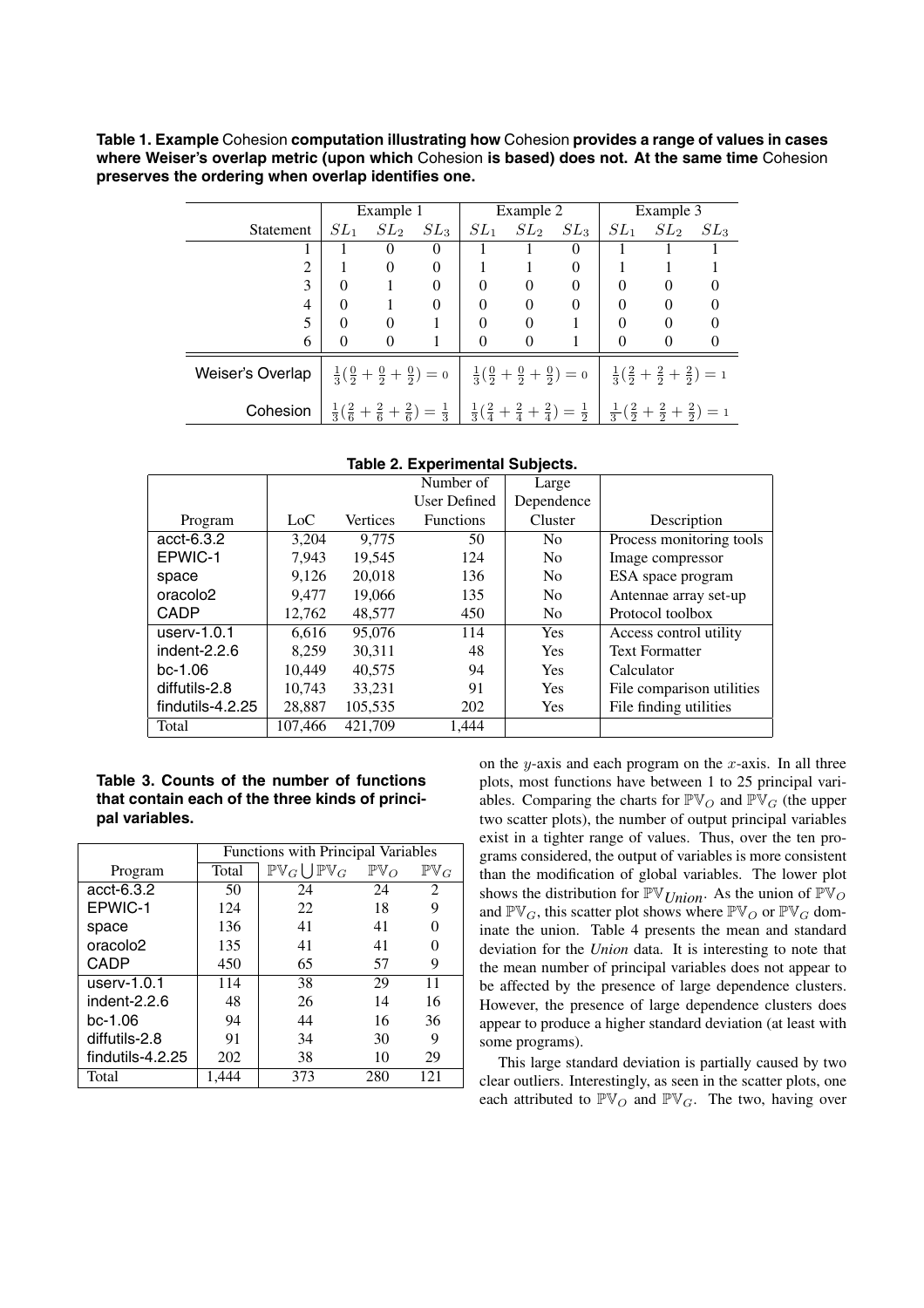

**Figure 3. The number of principal variables per function for each of the three kinds of principal variables.**

**Table 4. The mean and standard deviation of the number of principal variables in** PV*Union***.**

| Program              | <b>Functions</b> | Mean  | Std. Deviation |
|----------------------|------------------|-------|----------------|
| acct-6.3.2           | 24               | 7.13  | 10.49          |
| EPWIC-1              | 22               | 8.59  | 12.23          |
| space                | 41               | 3.12  | 4.85           |
| oracolo <sub>2</sub> | 41               | 3.90  | 8.21           |
| CADP                 | 65               | 5.89  | 5.22           |
| $userv-1.0.1$        | 38               | 4.00  | 2.81           |
| indent-2.2.6         | 26               | 21.08 | 45.46          |
| $bc-1.06$            | 44               | 7.73  | 19.55          |
| diffutils-2.8        | 34               | 6.35  | 9.20           |
| findutils-4.2.25     | 38               | 5.42  | 12.53          |
| Total                | 373              | 6.68  | 15.96          |

100 principal variables, are shown as the solid points and labeled '1' and '2' in the lower scatter plot. Looking at the source code, Point '1' comes from the main function of the program indent. Inspection of this function reveals that it is a large function with 1,657 LoC and 222 principal variables (219 of which come from  $\mathbb{PV}_G$ ). As comments in the code indicate, the program's author chose to communicate values from main to the rest of the program using global variables; thus, creating a large pool of globals many of which are modified.

Point '2', the second outlier, is from the function yy-

parse which contains 1,190 LoC and 131 principal variables. Here, 102 are from  $\mathbb{PV}_O$  and 29 from  $\mathbb{PV}_G$ . From an inspection of the source code for this Bison-generated parser, it is evident that there are a significant number output statements devoted to generating error messages associated with various error conditions that the parser may encounter.

### 5.2 Key Statements

Three types of key statements are computed based on the three kinds of principal variables: from  $\mathbb{PV}_G$  *global key statements*, denoted  $\mathbb{KS}_G$ , from  $\mathbb{PV}_O$  *output key statements*, denoted  $\mathbb{KS}_O$ , and from  $\mathbb{PV}_G \bigcup \mathbb{PV}_O$  *union key statements*, denoted KS*Union*, respectively. Following some statistics on the number of each kind of key statement, the data related to the Impact and Cohesion are presented.

To gain an initial feel for the data, the size of the set of key statements is first compared to the size of the associated function. Here a lower value is preferred. For example, the ratio for 2 key statements in a 5 statement function is 40%, while 2 key statements in a 10 statement function is only 20%.

For each program, Figure 4 presents the average number of key statements per function expressed as percentage of the function's size. The numeric percentages are presented in Table 5. Overall, the average for each kind is similar, being around 25% of the function.

Two relevant observations about the key statements can be made from this graph. First, several of the averages for  $K\mathbb{S}_G$  show what appears, at first sight, to be an interesting anomaly whereby the percentage for KS*Union* is lower than that for  $K\mathbb{S}_G$  (a similar pattern exists between  $K\mathbb{S}_O$ and KS*Union*). This occurs when the backward slice taken with respect to each of the global principal variables in  $\mathbb{PV}_G$ includes similar statements, while the backward slice taken with respect to the variables in  $\mathbb{PV}_O$  includes different statements. Thus, when considering  $\mathbb{PV}_G \bigcup \mathbb{PV}_O$ , a smaller set of key statements (*i.e.*, a smaller intersection) is identified. That this pattern is not more pronounced supports the notion that the key statements identified are true.

The second observation is that, for all three types of key statements, the absence of large dependence clusters appears to correspond to smaller sets of key statements. Furthermore, large dependence clusters seem to accompany lower variability in the average. This is most pronounced for  $K\mathbb{S}_{G}$ . This suggests that large dependence clusters are masking the variability seen in the cluster-free programs. This provides evidence that large dependence clusters affect KSA and further that they do so through global variables.

The remainder of this section considers the Impact and Cohesion for each of the three types of key statements. To begin with, for the key statements to truly form the nucleus of a function's computation then they should have an impact similar to that of the function from which they are extracted.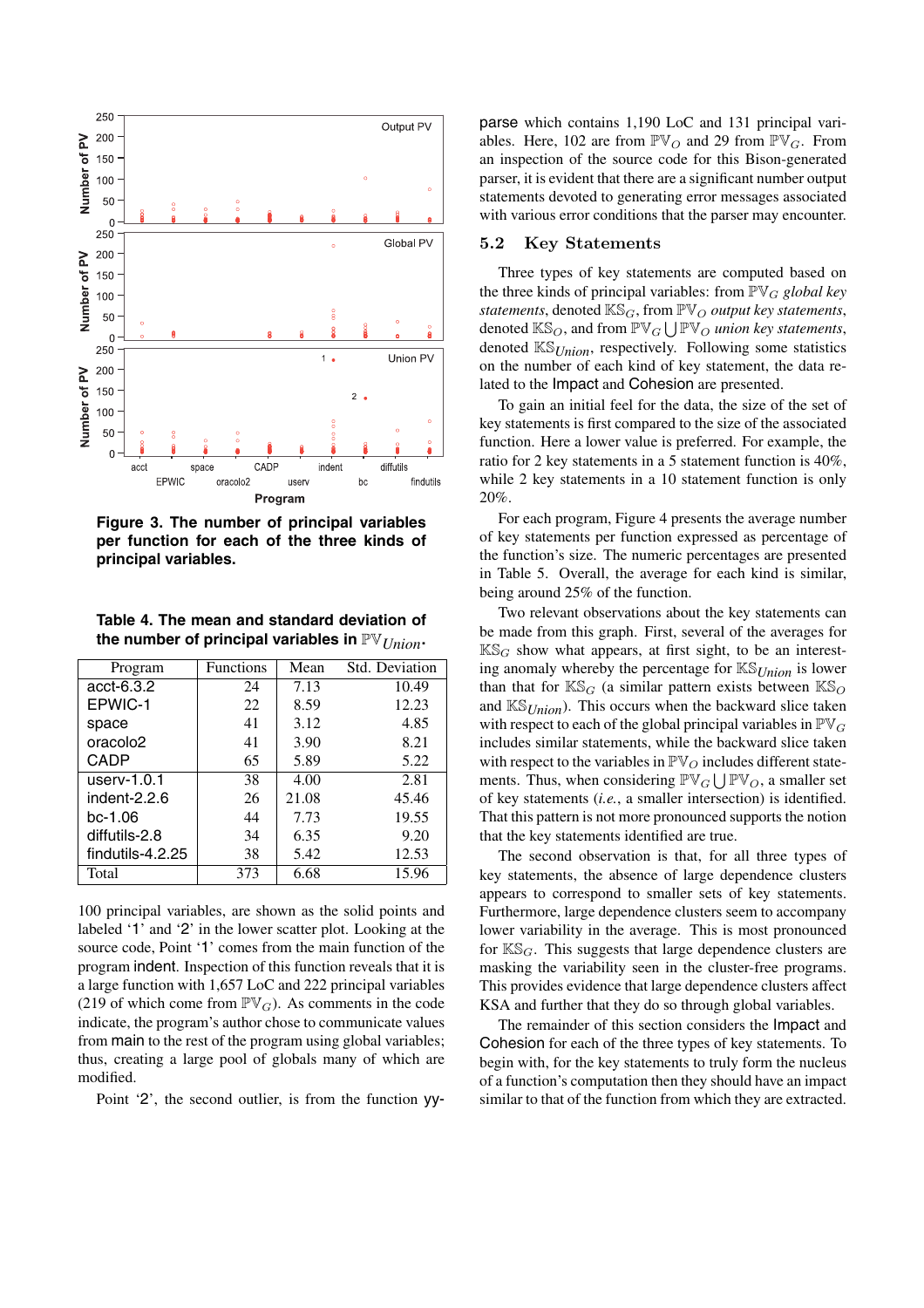

**Figure 4. The average percentage of a function's statements that are key statements. (In this and similar charts, lines connecting points are included only as a visual aid; strictly speaking, no intermediate values exist.)**

**Table 5. The number of key statements as a percentage of function size.**

| Program              | $\mathbb{KS}_{Union}$ | $K\mathbb{S}_{\Omega}$ | $\mathbb{K}\mathbb{S}_G$ |
|----------------------|-----------------------|------------------------|--------------------------|
| acct-6.3.2           | 36.83%                | 36.83%                 | 45.00%                   |
| EPWIC-1              | 12.99%                | 12.63%                 | 14.91%                   |
| space                | 15.60%                | 15.60%                 | $0.00\%$                 |
| oracolo <sub>2</sub> | 12.92%                | 12.92%                 | $0.00\%$                 |
| CADP                 | 31.50%                | 32.93%                 | 25.94%                   |
| $userv-1.0.1$        | 52.23%                | 56.60%                 | 30.10%                   |
| indent-2.2.6         | 11.74%                | 8.21%                  | 13.14%                   |
| bc-1.06              | 25.53%                | 29.21%                 | 21.58%                   |
| diffutils-2.8        | 22.34%                | 19.46%                 | 23.57%                   |
| findutils-4.2.25     | 22.87%                | 24.98%                 | 21.63%                   |
| Total                | 25.17%                | 25.39%                 | 21.90%                   |

Figures 5 and 6 present the average Impact and its distribution for each kind of key statement. In the experiment, Impact has the value 100% when the key statements have the same impact as the function from which they are extracted. As can be seen in Figure 5,  $K\mathbb{S}_{G}$  tends to have a slightly higher Impact. Overall, the Impact of the key statements exceeds 70% of that of the associated function for 19 of the 28 points (discounting the two programs that have no globals). These include 7 of 10 for KS*Union*, 7 of 10 for  $\mathbb{KS}_O$ , and 5 of 8 for  $\mathbb{KS}_G$ .

The distribution of the Impacts, shown in Figure 6, clearly demonstrates the undesirable effect of large dependence clusters [4]. Consider first, the top row of Figure 6, which shows the box plots for KS*Union*. In the absence of large dependence clusters, the data have a reasonable dis-



**Figure 5. The average** Impact **for** KS*Union***,**  $KS<sub>O</sub>$ , and  $KS<sub>G</sub>$ .



**Figure 6. The boxplot showing the distribution of** Impact for  $\mathbb{KS}_{Union}$ ,  $\mathbb{KS}_{O}$ , and  $\mathbb{KS}_{G}$ . In **addition to the box and whiskers, when they exist, outliers, denoted** ◦**, and extreme cases, denoted** \* **are shown with each boxplot.**

tribution and only a few outliers. By contrast, with four of the five dependence–cluster–having programs, the 'box' in essence includes only the median value. These programs also have a considerable number of outliers and extreme values. For  $\mathbb{KS}_O$  the data is better, but still shows the negative impact of large dependence clusters. There are fewer globals, but the data still point to dependence clusters generating a greater number of outlier and extreme values. Finally, more than the means, the median values show how in the first five programs (those without large dependence clusters), Impact is more consistent.

The data collected for the second metric, Cohesion is summarized in Figures 7 and 8. Cohesion was only computed for the functions with two or more key statements be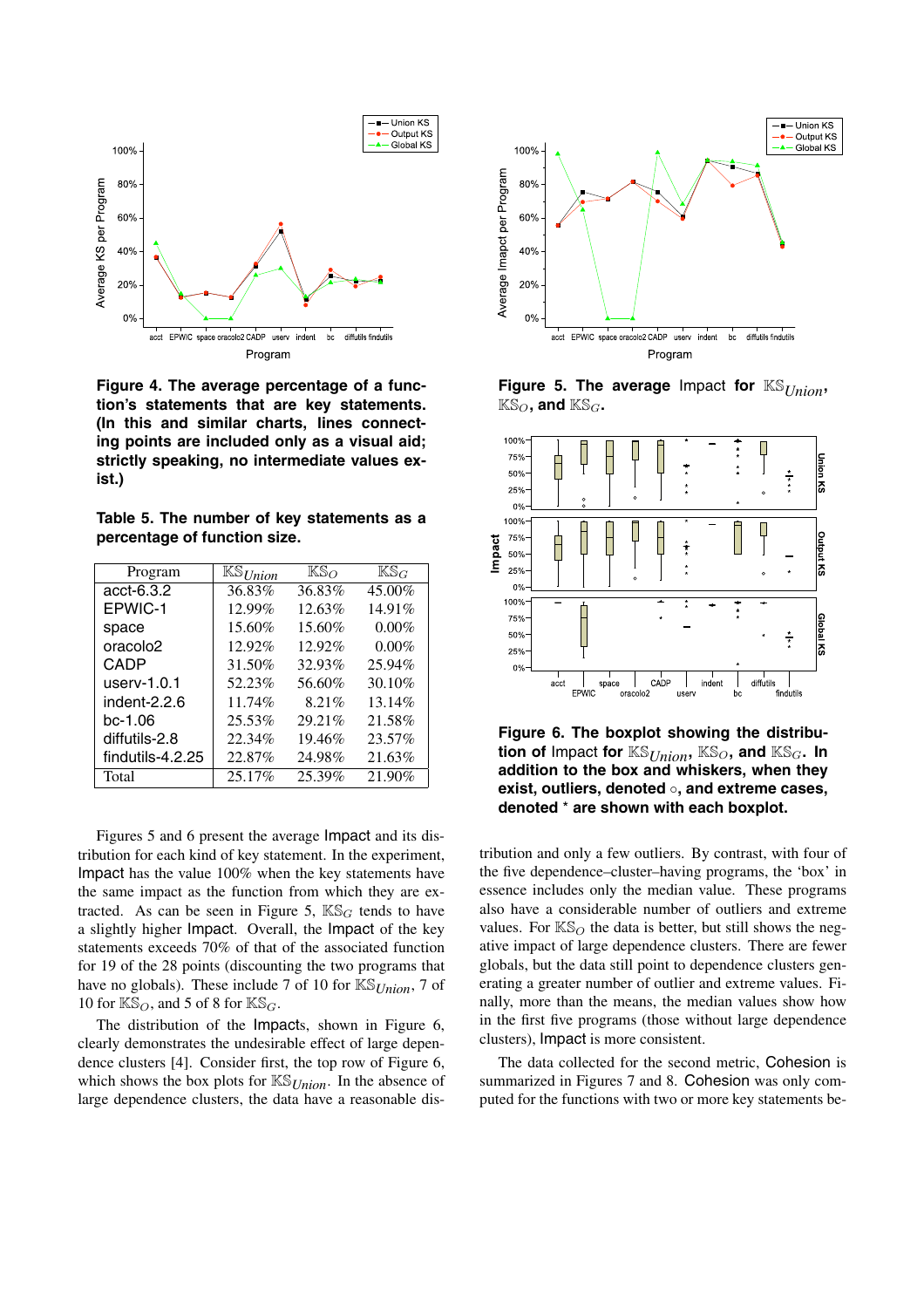cause Cohesion is, by definition, always 100% in the case of a single key statement.



**Figure 7. The average** Cohesion **for** KS*Union***,**  $KS_O$ , and  $KS_G$ .



**Figure 8. The boxplot showing the distribution of** Cohesion **for**  $\mathbb{KS}_{Union}$ ,  $\mathbb{KS}_{O}$ , and  $\mathbb{KS}_{G}$ . **In addition to the box and whiskers, when they exist, outliers, denoted** ◦**, and extreme cases, denoted** \* **are shown with each boxplot.**

Higher Cohesion comes from higher overlap between the forward slices taken with respect to key statements. As seen in Figure 7, Cohesion for  $\mathbb{KS}_{Union}$ ,  $\mathbb{KS}_{O}$ , and  $\mathbb{KS}_{G}$ is always greater than 75%. This shows that each type of principal variable tends to generate a highly cohesive set of key statements.

For programs with large dependence clusters, there is a high probability that a given key statement will be within a large cluster and consequently have the same influence as other key statements that are also within the cluster. As such, the Cohesion for such programs is expected to be similar and higher than that of programs free from large dependence clusters. The data in Figure 7 bear this out. In particular, the points for the rightmost five programs are higher than those on the left.

Similar to the box plots for Impact, the box plots for Cohesion show how the presence of dependence clusters all but remove any spread in the data. With the union data, the distribution of Cohesion in four of the programs with dependence clusters is essentially 100%.

In summary, the data for Impact shows that the key statements capture a significant portion of the influence of a function. For almost three quarters of the functions, this was over 70% of the influence. In addition, the key statements have high Cohesion that often, in particular in the presence of large dependence clusters, measures 100%. Having demonstrated in this section, the high Impact and Cohesion of these statements, the next section compares these values to those of the corresponding function.

# 5.3 Key Statements and their Associated Function

The previous section compared the Impact and Cohesion of the three kinds of key statements with each other. This section compares the Impact and then the Cohesion of the key statements with the Impact and Cohesion of the function from which they are drawn. Because the same metric is computed for the matched pair of key statements and the function from which these statements are drawn, a Wilcoxon Matched-Pairs Signed Ranks Test procedure was applied to test the significance of the difference. In this case, the null hypothesis is there is no difference between the metric for the key statements and associated function.

To begin with, Figure 9 compares the Impact of the key statements from  $\mathbb{KS}_{Union}$  taken from function  $F$ , Impact( $\mathbb{KS}_{\text{Union}}, F, P$ ) that of F itself, Impact(F, F, P). In the figure  $K\mathcal{S}_{Union}$  is used as representative of the three. Recall that, in Section 4, for a set of statements S, Impact $(S, F, P)$  is defined as the average impact of the elements of  $S$  as compared to the impact of  $F$ ; thus, Impact( $F, F, P$ ), is not always 1, but rather the average impact of the statements from  $F$  compared to the Impact of all the statements of  $F$  taken collectively. As visually apparent in Figure 9, the key statements always have higher Impact.

Table 6 includes the results of the statistical analysis. For each kind of key statement, it presents the standardized signed-ranks difference (Z) and statistical significance  $p$ -value (Sig. (2-tailed)). If the  $p$ -value shown in the final column less than 0.05, each null hypothesis can be rejected and the difference taken as statistically significant.

The first three rows of Table 6 concern Impact. For all three kinds of key statements, the  $p$ -value is less than 0.05; thus, the null hypothesis can be rejected. Hence, the difference between the Impact of each kind of key statement is significantly different from that of the correspond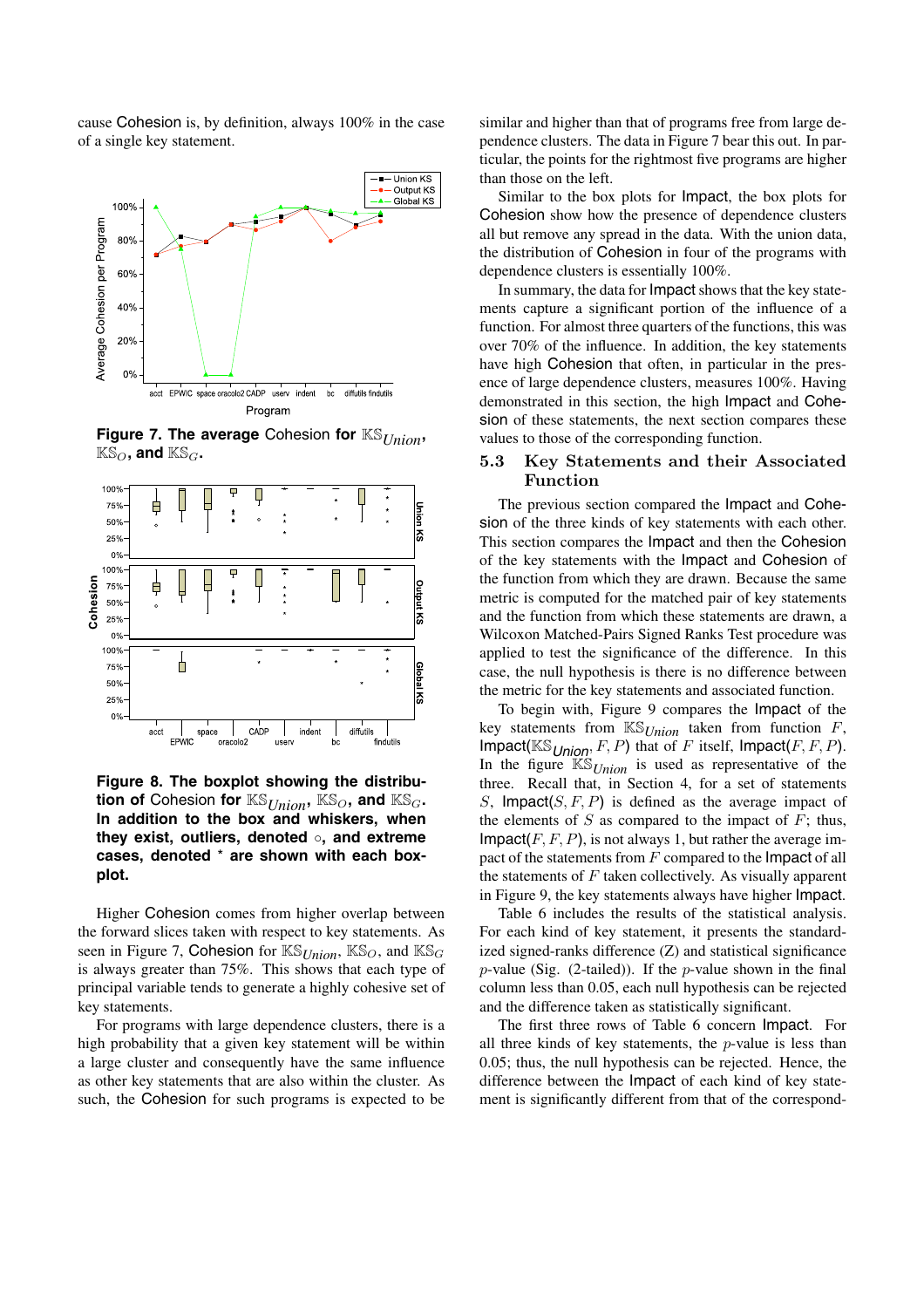ing function. Visually, Figure 9 suggests that the impact for KS*Union* is higher than that of the associated function.



**Figure 9. Average** Impact **of key statements and their associated functions.**

|  | Table 6. Wilcoxon Matched-Pairs Signed  |  |  |  |
|--|-----------------------------------------|--|--|--|
|  | Ranks Test comparing key statements and |  |  |  |
|  | their associated function.              |  |  |  |

|                                                   | Z                   | $Sig.(2-tailed)$ |
|---------------------------------------------------|---------------------|------------------|
| Impact                                            |                     |                  |
| $\mathbb{K}\mathbb{S}_{Union}$ - Function Union   | $\overline{12.819}$ | < 0.001          |
| $\mathbb{KS}_O$ - Function <sub>O</sub>           | 10.618              | < 0.001          |
| $K\mathbb{S}_G$ - Function <sub>G</sub>           | 8.515               | < 0.001          |
| Cohesion                                          |                     |                  |
| $\mathbb{KS}_{Union}$ - Function Union            | 11.920              | < 0.001          |
| $\mathbb{K} \mathbb{S}_O$ - Function <sub>O</sub> | 10.303              | < 0.001          |
| $K\mathbb{S}_G$ - Function <sub>G</sub>           | 6.791               | < 0.001          |

Turning to Cohesion, for a set of key statements  $S$ , Cohesion  $(P, S)$  is compared to that of their associated function  $F$ , Cohesion  $(P, F)$ . Figure 10 presents the comparison between the Cohesion for KS*Union*, which is again used as representative of the three. It is clear that the key statements always have higher Cohesion than the associated functions.

As with Impact, a Wilcoxon Matched-Pairs Signed Ranks Test was used to compare the significance of the difference between the Cohesion  $(P, S)$  and Cohesion( $P, F$ ). The null hypothesis is that there is no difference in Cohesion. The last three rows of Table 6 include the results for the three types of key statements. For Cohesion, the  $p$  value is less than 0.05; thus, the null hypothesis is rejected in each case and the difference taken to be statistically significant. This provides the evidence that the key statements of KS*Union* have higher Cohesion than associated function.



**Figure 10. Comparison of the average** Cohesion **for** KS*Union* **and the associated functions.**

### 5.4 Summary of Results

Having presented the data gathered in the empirical study, this section concludes by returning to the four research questions:

- 1. *Is the number of key statements considerably smaller than the function from which it is extracted?* The data presented in Table 5 presents the average number of key statements in  $\mathbb{KS}_{\text{Union}}$ ,  $\mathbb{KS}_{\text{O}}$ , and  $\mathbb{KS}_{\text{G}}$ as 25.2%, 25.4%, and 21.9%, respectively. This data, visually supported by Figure 4, shows that for all the three kinds of principal variables, a considerable reduction is achieved.
- 2. *Do key statements have similar impact on the computation of the program as the function from which they are extracted?*

The data presented in Figure 5 shows that for 19 of 28 cases the Impact of the key statements exceeds 70% of that of the associated function. Furthermore, from Figure 9 and the statistics in Table 6, the average impact of the key statements is higher. Thus, the parts of program impacted by a function but not its key statements are, in some sense, less consequential computations.

- 3. *Do key statements form a more cohesive unit than those of the function from which they are extracted?* Figure 7 shows how the key statements computed for each of the three types of principal variable have similar cohesion. Furthermore, as shown in the last three rows of Table 6 and visually apparent in Figure 10, key statements have a higher Cohesion than the statements of the function from which they are drawn.
- 4. Finally, *Do (large) dependence clusters affect key statement identification?* There is clear support for an affirmative answer to